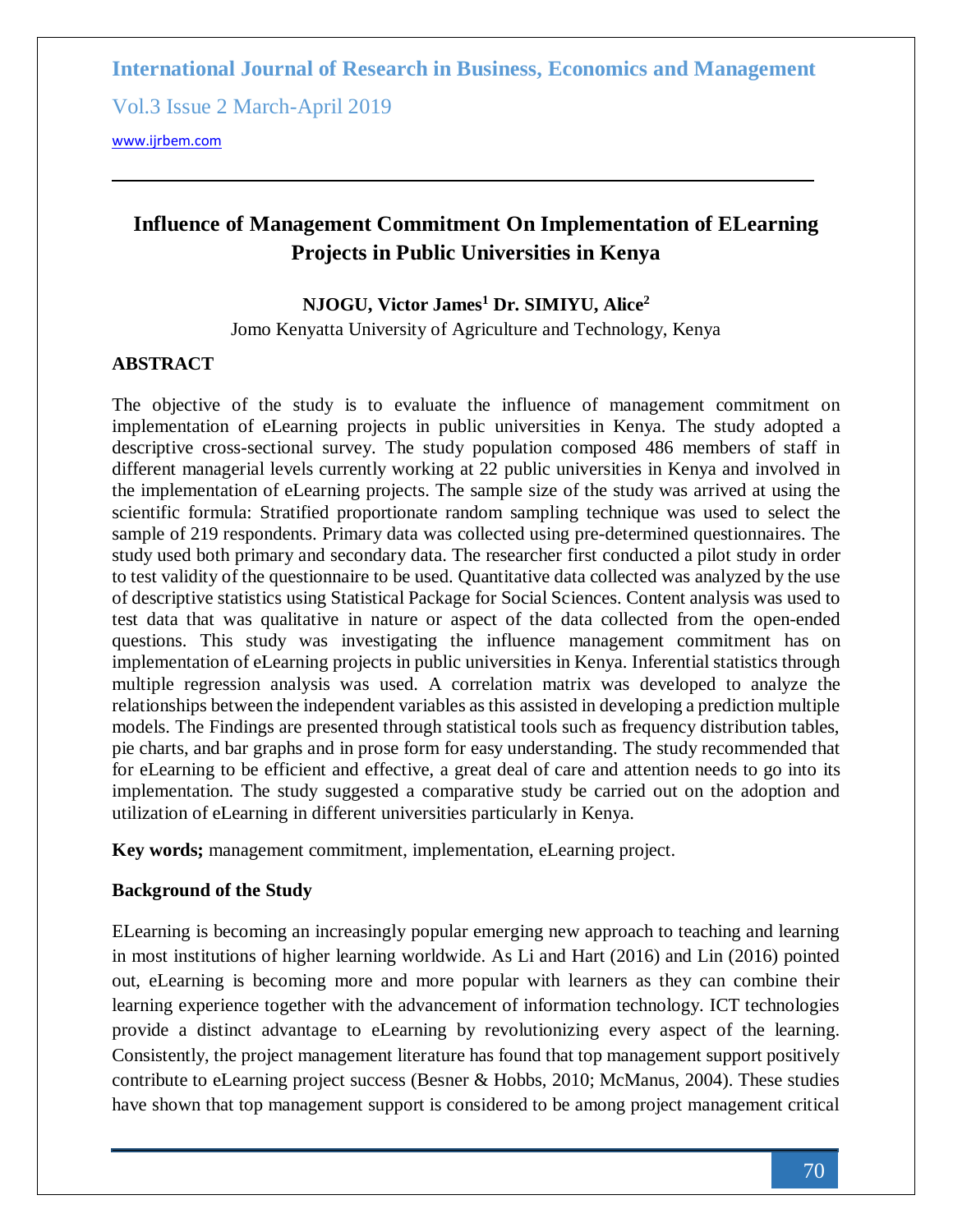Vol.3 Issue 2 March-April 2019

#### [www.ijrbem.com](file:///D:/New%20folder/IJRBEM/pepar/2019/Jan-Feb/BEM340/www.ijrbem.com)

success factors (CSFs). This means that the more top management processes are practiced in organizations, the higher the level of project success is. However, with executive limited time and resources, it is also important to identify the most effective support processes for different project scenarios (McManus, 2014).

Top management support and commitment are critical to achieve success in the eLearning project implementation. According to Green (2015) top management includes the CEO and their direct subordinates all those who are responsible for corporate policy. Top management support is needed throughout the implementation of the project (Easteves & Pastor, 2013). Top management support refers to both the nature and amount of support the project manager can expect from management both for himself as leader and for the project. As noted by Schultz and Slevin (2010), management support for projects, or indeed for any implementation, has long been considered of great importance in distinguishing between their ultimate success or failure. Beck (2012) sees project management as not only dependent on top management for authority, direction and support, but as ultimately the conduit for implementing top management's plans, or goals, for the organization

A study by Zwikael (2008) supports the high importance of top management involvement in projects and stressed that different top management support processes should be implemented in any industry and culture. Accordingly, this statement is aligned with a project management belief that there is no 'one size' for managing projects (Dvir, 2006). There is different extent of use of various project management processes across different industries (Pennypacker & Grant, 2003). Various project scenarios (for example, different industries, cultures and level of project complexity) have dissimilar needs. As a result, different management styles may be applicable for each project scenario. With relation to top management support, this means that unique top management support processes may be best used in different project scenarios as exclusive practices may be most effective for different project scenarios.

Implementation of eLearning in universities should be viewed as part of the wider educational reform. For eLearning to be efficient and effective, a great deal of care and attention needs to go into its implementation. According to Cox (2010), if eLearning is to be successfully adopted in a school, teachers and head teachers need to be involved in the decision making processes. Leadership and support from senior management are identified as critical factors for successful implementation (Birch & Burnett, 2009; Browne *et al.,* 2010). Gunawardena (2015) points out that for eLearning to succeed in the developing world, it needs to build on another important pillar: the existence of infrastructure, along with connectivity. Developing countries in Africa still face a lot of challenges while implementing eLearning which requires advanced level of technological infrastructure and heavy investment of resources especially at the initial stages.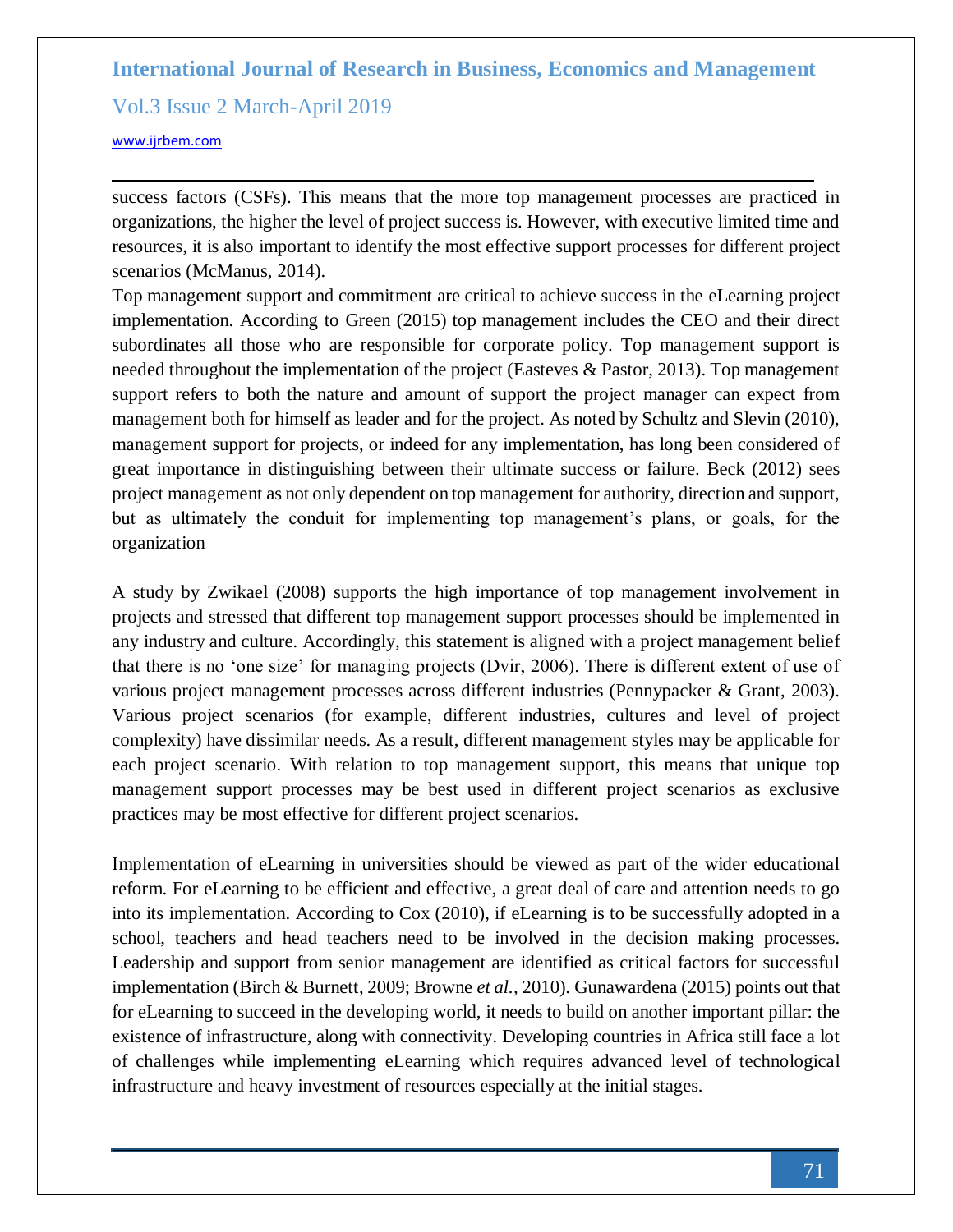Vol.3 Issue 2 March-April 2019

#### [www.ijrbem.com](file:///D:/New%20folder/IJRBEM/pepar/2019/Jan-Feb/BEM340/www.ijrbem.com)

Most of the public universities in Africa rely on government exchequer for funding which has been dwindling in the recent years. According to Zake (2009), poverty is one of the most important barriers, especially due to the fact that ICT is important and therefore relatively more expensive in Africa than in developed countries. Therefore, most of the public universities have opted for blended learning as a starting point since it's a cheaper option in terms of implementation and requirements. Research shows that teachers and learners prefer the blended learning approach, which mixes the traditional face-to-face teaching with online collaboration (Motteram, 2016).

In Kenya, some of the factors affecting eLearning project implementation are project manager's competence; top management support; project manager's coordinating and leadership skill; monitoring and feedback by the participants; decision making; coordination among project participants; owners' competence; social condition, economical condition and climatic condition. Coordination among project participants was as the most significant of all the factors having maximum influence on cost performance of eLearning of projects (Iyer & Jha, 2015). Public Universities that are planning to implement eLearning in their institutions should be prepared to respond to the challenges that are likely to arise in the course of implementation. Kenyan public universities are being compelled by the government within the framework of Kenya Vision 2030 to introduce eLearning and blended learning as an alternative delivery system to increase accessibility to higher education in Kenya (NESC, 2007). Kenya Vision 2030 is the nation's new development blueprint for 2008 to 2030 which aims at making Kenya a newly industrializing, "middle income country providing high quality life for all its citizens by the year 2030". Full implementation of eLearning at university levels is considered as a long term strategy in Kenya Vision 2030. Implementation of eLearning alongside other strategies for education in Kenya Vision 2030 is anticipated to address the strategic areas, namely, access, quality, equity, technology and innovation. The vision for the education sector for 2030 is to have globally competitive quality education, training and research for sustainable development (NESC, 2007).

### **Statement of the Problem**

Implementation of eLearning in universities should be viewed as part of educational reform. For eLearning to be efficient and effective, a great deal of care and attention needs to go into its implementation. According to Cox (2010), if eLearning is to be successfully adopted in a school, teachers and head teachers need to be involved in the decision-making processes. Leadership and support from senior management are identified as critical factors for successful implementation (Birch & Burnett, 2009; Browne *et al.,* 2010). Gunawardena (2005) points out that for eLearning to succeed in the developing world, it needs to build on another important pillar: the existence of infrastructure, along with connectivity. Developing countries like Kenya still face a lot of challenges while implementing eLearning, which requires advanced level of technological infrastructure and heavy investment of resources especially at the initial stages. Most of the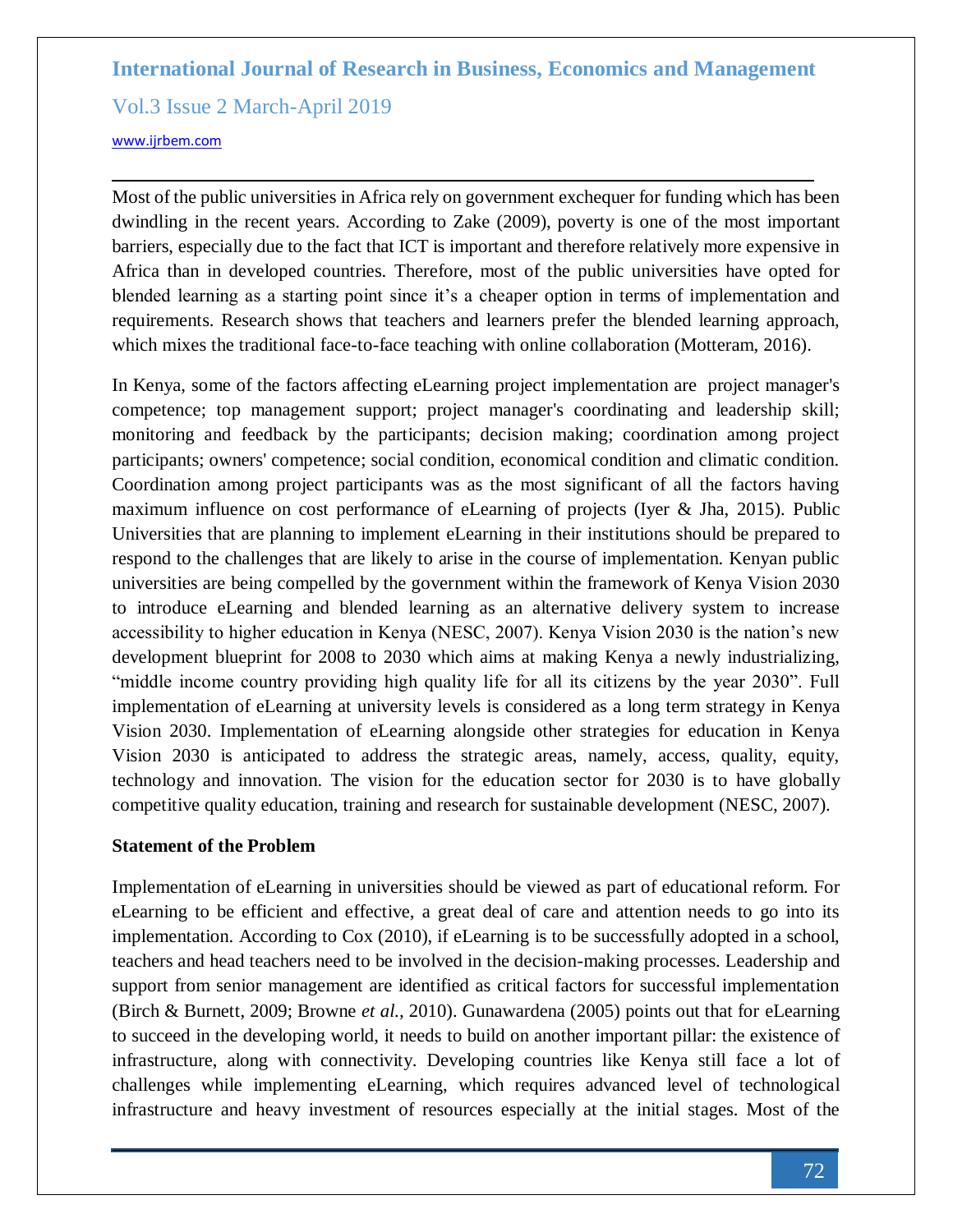Vol.3 Issue 2 March-April 2019

[www.ijrbem.com](file:///D:/New%20folder/IJRBEM/pepar/2019/Jan-Feb/BEM340/www.ijrbem.com)

Kenyan public universities rely on government exchequer for funding which has been dwindling in the recent years.

There are 22 public universities in Kenya, each one of them having several campuses and/or constituent university colleges distributed in different parts of the country (Commission for University Education, 2014). The national ICT policy for Kenya lays the framework for eLearning considered crucial to its development and utilization (Waema, 2005; Kariuki, 2009). Similarly, according to Kenya's Ministry of Education Policy Framework for Education and Training (2012), ICT is identified as a major vehicle for teaching and learning. The policy framework therefore has identified open and distance learning (ODL) and eLearning among the priority areas. One of the strategies is to establish an Open University of Kenya and expand ODL and eLearning in existing universities by leveraging ICT to take advantage of ICT infrastructure within the country.

ELearning initiatives have been introduced in most of the public universities in Kenya though on a limited scale, most of them being at the early stages. Most of the public universities are using eLearning in blended mode due to implementation challenges. Among the universities that have started implementation of eLearning include University of Nairobi, Kenyatta University, Moi University, Jomo Kenyatta University of Agriculture and Technology, Egerton University and The Co-operative University of Kenya. However, according to E-Readiness Survey of Kenyan Universities (2013) Report, only 11% of students in Kenyan universities are taking their courses using eLearning in blended mode (Kashorda & Waema, 2014). Among the key strategies of the Kenya Vision 2030 on education is introducing eLearning and blended learning as a way of improving both access and quality of education in Kenyan Universities (NESC, 2007).

The review of literature related to implementation of eLearning focused on challenges related to implementation of eLearning. For instance, Ssekakubo, Suleman and Marsden (2011) point out that majority of eLearning initiatives implemented in Sub-Saharan countries tend to fail, partially or totally due to various barriers to eLearning in developing countries. The absence of inadequacy of infrastructure is a barrier to access among students in developing countries. Touray, Salminen and Mursu (2013) identified 43 ICT barriers in developing countries that were grouped into eight possible critical success factors, namely socio-cultural, infrastructural, political and leadership, legal and regulatory, economical, educational and skills, security and safety and technical. In Saudi Arabia, according to Al-Ghaith, Sanzogni and Sandhu (2010), the quality of the Internet was an important factor influencing the adoption and usage of e-learning. There are few research studies done to establish the influence that management commitment has on implementation of eLearning projects in public universities in Kenya. As such it is important for public universities in Kenya to know how management commitment influence implementation of eLearning projects in public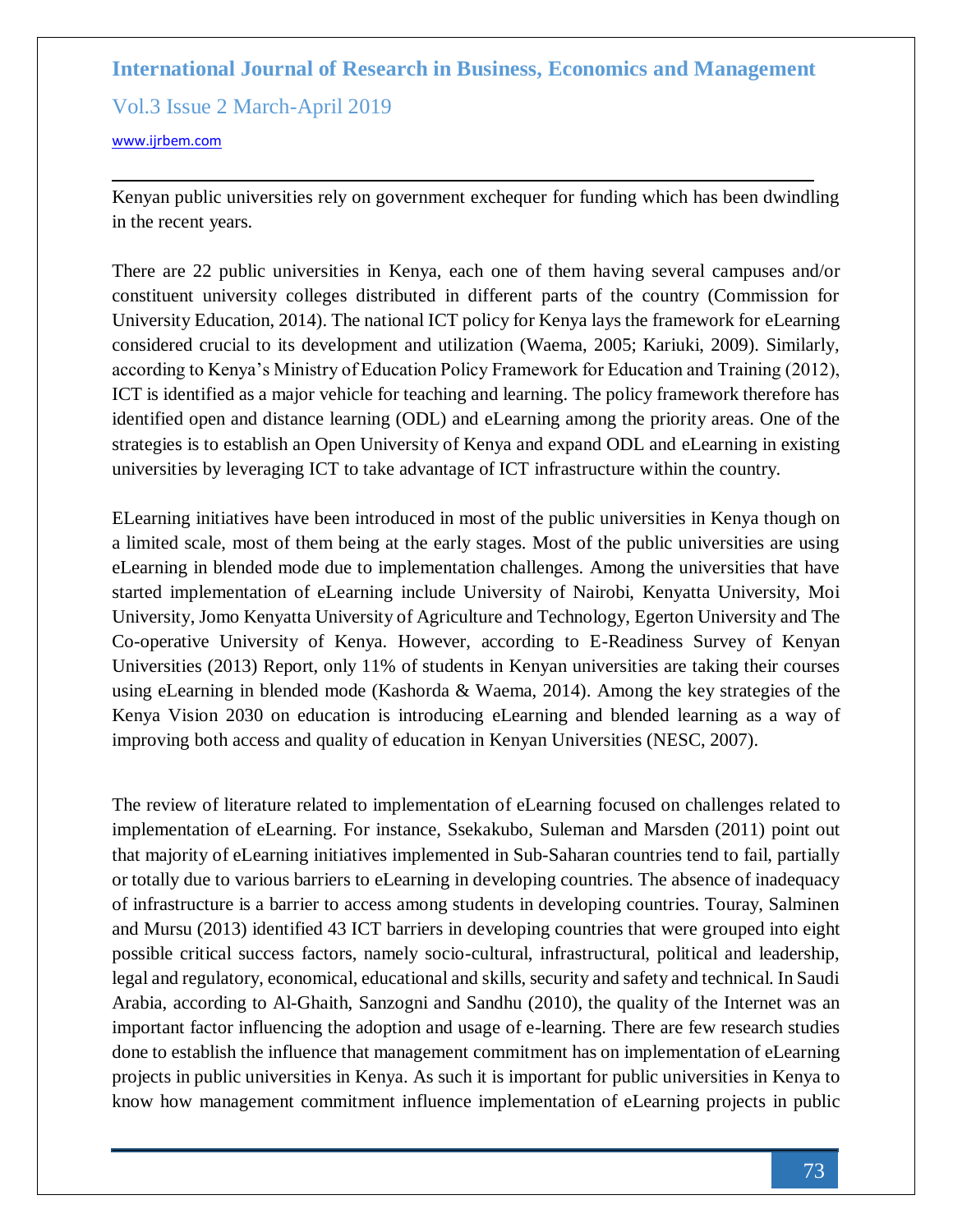## Vol.3 Issue 2 March-April 2019

#### [www.ijrbem.com](file:///D:/New%20folder/IJRBEM/pepar/2019/Jan-Feb/BEM340/www.ijrbem.com)

universities in Kenya. This study therefore, sought to establish the influence of management commitment on implementation of eLearning projects in public universities in Kenya.

### **Objectives of the Study**

The general objective of this study was to evaluate the influence of management commitment on implementation of eLearning projects in public universities in Kenya.

### **Research Question**

What is the influence of project manager commitment on implementation of eLearning projects in public universities in Kenya?

### **Significance of the Study**

Private sector firms, parastatals and NGOs would find the study findings useful in an effort to popularize eLearning implementation in their organizations. Trainings firms could have a field day as the study exposes opportunities in the eLearning market. Such firms would thus approach institutions with challenges in successful implementation of eLearning courses and offer preparation services to students and also technical training in the use of online courseware

### **Theoretical Framework**

### **Contract Theory**

According to Tirole (2006), the theory focuses on the need for communication between an agent and a principal, so that there is a clear understanding of both the needs of the principal and the ability of the agent to meet those needs in a competent manner. Based on this theory, it can be said that the Top management of the public universities are the Principals and the project manager is the agent. The agent implements the organization's projects on behalf of the principal who is required to provide all the necessary structures and infrastructure for project success. The theory stressed that the agent demonstrates stewardship and professionalism in utilization of the project resources (Tirole, 2006).

Contract theory is also interwoven with the concept of moral hazard. Essentially, both the agent and the principal are exhibiting a certain degree of trust. The agent, or prospective employee, trusts that the working conditions, rate of pay, job responsibilities, and additional benefits are as presented by the employer. In turn, the employer or principal is trusting that the credentials presented by the agent are valid and sufficiently complete to merit the creation of a contract of employment. When all economic actors in the process function with a high level of competency, the resulting arrangement is likely to be mutually satisfying and sustainable.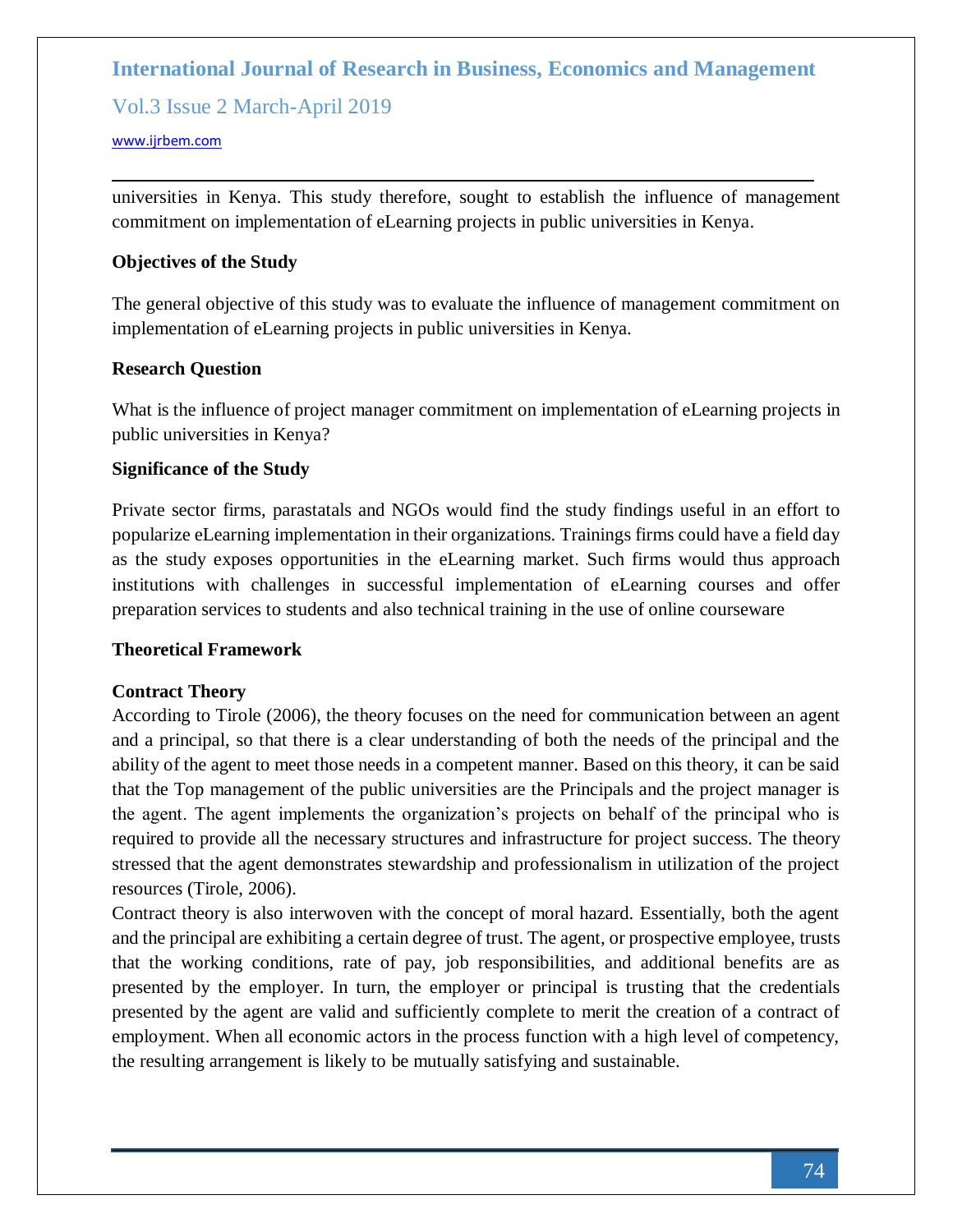Vol.3 Issue 2 March-April 2019

### [www.ijrbem.com](file:///D:/New%20folder/IJRBEM/pepar/2019/Jan-Feb/BEM340/www.ijrbem.com)

This theory can best be used to advance the influence of universities top management commitment in relation to management strategies. The orientation of top managers in the public universities as illustrated by the vision and mission of the organization and the project objectives depicts the responsibility and accountability between the two parties (top management and project manager). The contract theory aims to establish a mutual state that would allow eLearning project implementation to sail successfully.

### **Conceptual Framework**

A conceptual framework will be utilized to pictorially depict the concepts being researched and to illustrate the direction of the research content. A conceptual framework illustrates the concepts on which the methods are employed and the direction of the relationships between these concepts (Mintzberg, 2011). As such it illustrates the propositions/hypotheses on which the findings are compared and reported. Thus, the conceptual framework is an important part of the research conceptualization (Silverthorne, 2011).



# **Figure 1: Conceptual Framework**

### **Management Commitment**

Under this variable study assessed three sub constructs; namely; human resource, financial resource and material resource required at every level of project cycle and the amount of top management support required to marshal their availability. There are five cycles in project management: Initiation, Planning, Execution, Monitoring and Control and Closure (PMBOK Guide, 2010). Accordingly knowing the type of resources needed during each of these processes helped channel the correct type of top management to support the resource delivery. While project managers must provide transparent and efficient planning, monitoring and controlling of resources in order to achieve the project goals, top management must have an overview of the company as a whole (Martinsuo  $&$  Lehtonen, 2006). The use of an integral information system that efficiently supports all aspects of multi-project oriented organization is thus essential.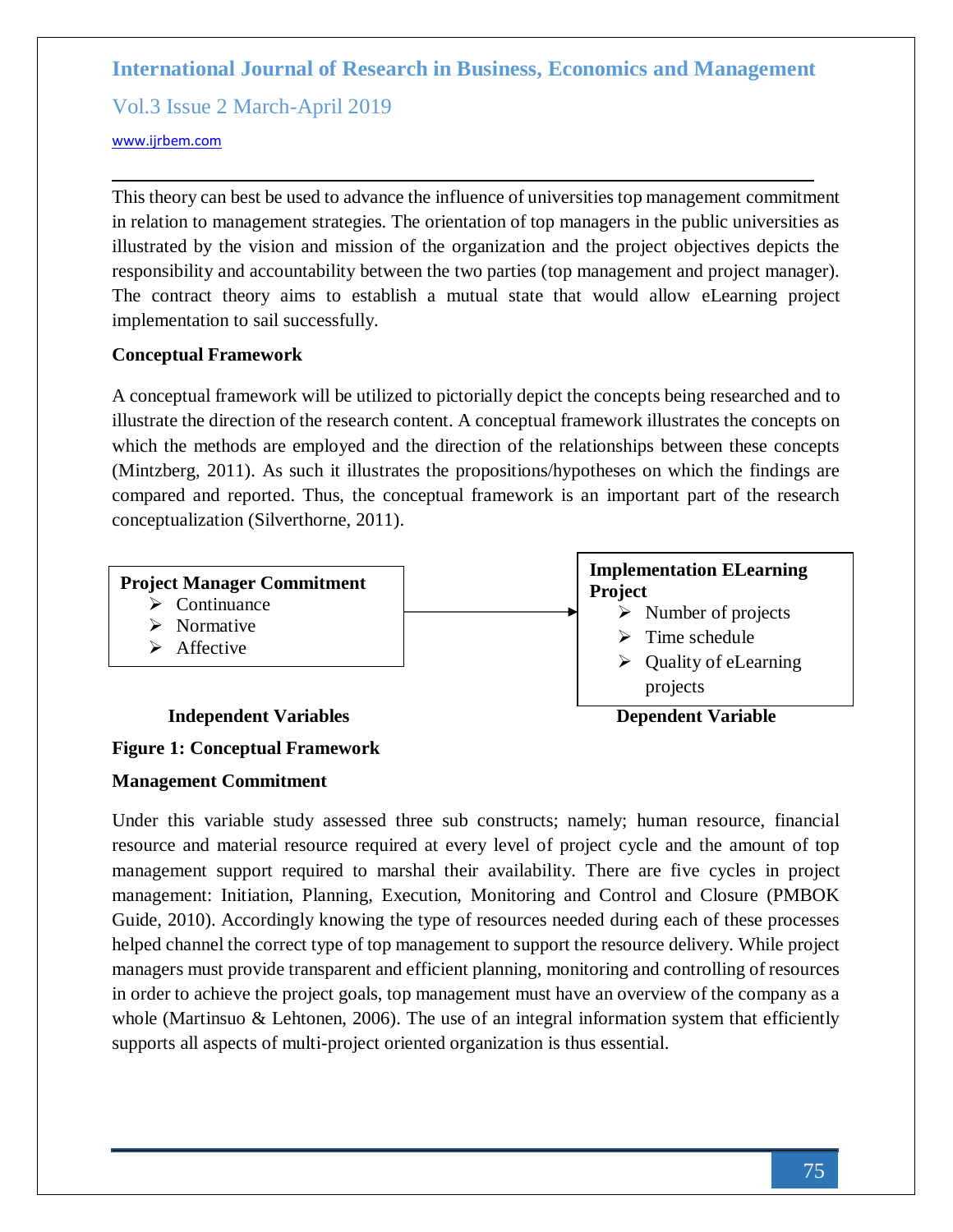Vol.3 Issue 2 March-April 2019

#### [www.ijrbem.com](file:///D:/New%20folder/IJRBEM/pepar/2019/Jan-Feb/BEM340/www.ijrbem.com)

As with other information systems (Neumann, 2011), management commitment is critical to eLearning implementation (Morison, 2003). Macpherson *et al.* (2004) mention top management's consistency and vocal support as a key to success. Masie (2001) notes that "The role of the manager as an overt champion of the learner's development must be extended to eLearning offerings." Management commitment is one of the most important factors reported. The top management commitment was mentioned as important due to the organization wide change required. The direct management commitment importance is due to their ability to influence employees. Direct managers are more familiar with employees. They are able to guide and direct. They can assist employee in finding the right time to learn and by that support acceptance of the new technology and the process.

The functional organization is the classical organization and consists of purchasing, HRM, production, sales, finance department, etc. If a company starts such a project, this structure is unsuitable unless some changes are introduced. Employees from different departments are required to undertake additional project tasks, while the project's management is assigned to a person within the functional organization. All project activities, including management, represent additional tasks. The advantage of this solution is that nothing changes within the existing organizational structure by the introduction of such projects. The main disadvantage is that team members always give priority to their usual or functional duties. We can argue that this solution is appropriate in the case of starting a few projects.

The project manager has total responsibility and accountability for the project's success. The functional departments, on the other hand, have the functional responsibility to maintain technical excellence in the project. A line manager whose prime responsibility is to ensure that a unified technical base is maintained and that all available information can be exchanged for each project heads each functional unit. Line managers must also keep their people aware of the latest technical developments in the industry (Kerzner, 2003). Project managers negotiate with line managers for the accomplishment of deliverables rather than for specific talent. Project managers can request specific talent, but the final decision on staffing belongs to the line manager. Line managers trust their employees enough to empower those employees to make decisions related to their specific functional area without continuously having to run back to their line manager. If a line manager is unable to keep a promise he/she has made regarding a project, then the project manager must do everything possible to help the line manager develop alternative plans.

## **Implementation of ELearning Project**

According to Kloppenborg and Opfer (2012) cost, time, and performance are the basic measures of project success implementation. That is, a project is often considered successfully implemented if it finishes within its budget estimate, finishes within its scheduled time frame, and performs as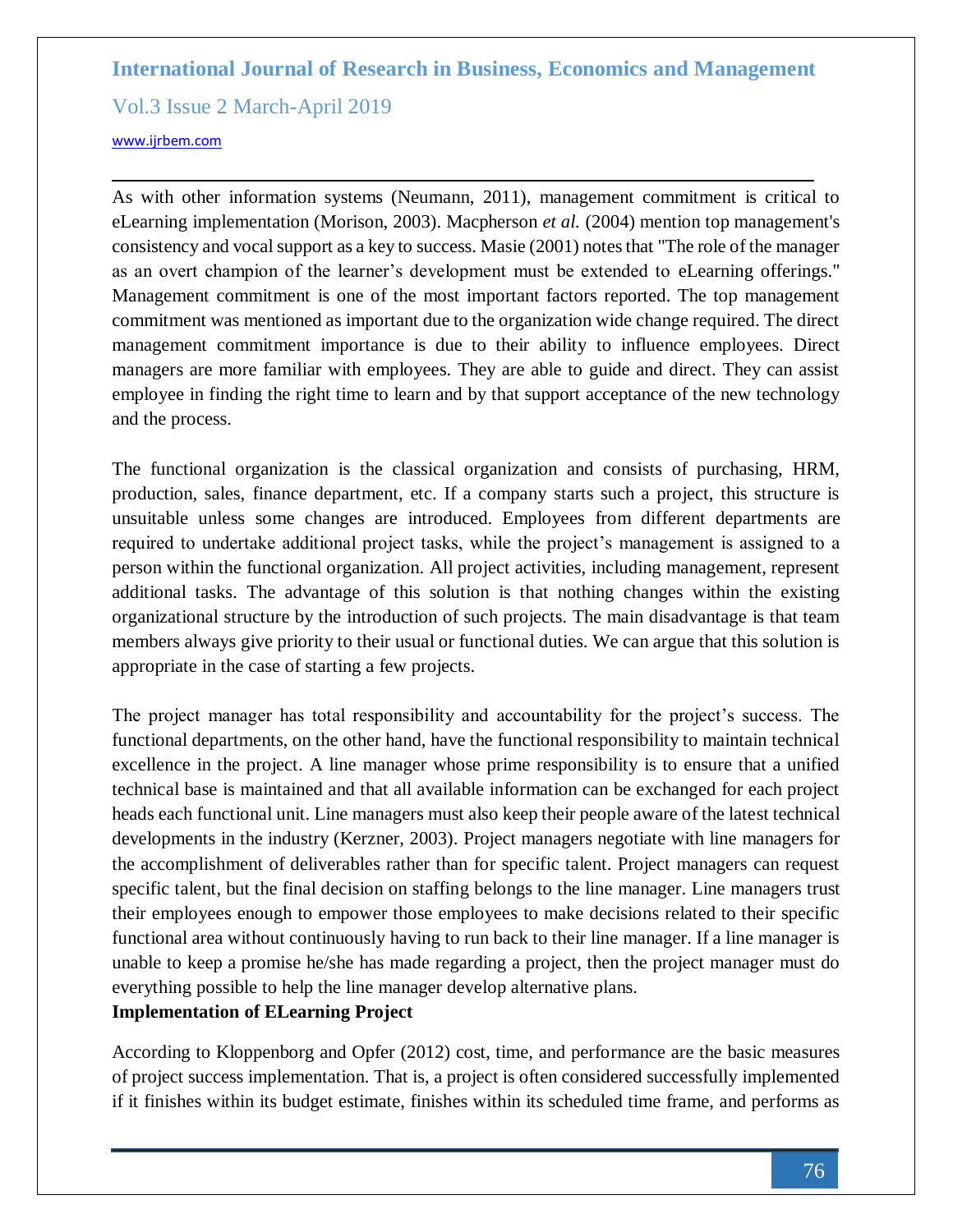Vol.3 Issue 2 March-April 2019

## [www.ijrbem.com](file:///D:/New%20folder/IJRBEM/pepar/2019/Jan-Feb/BEM340/www.ijrbem.com)

designed (Scott-Young and Samson, 2010).Scholars in project management have developed project success measures and these includes; client's or intended user's satisfaction, employee development and satisfaction (Shenhar *et al.,* 2011); time, cost, quality, performance, safety, and operational benefit (Lim & Mohamed, 2010); profitability metrics (Scott-Young & Samson, 2011). However for the purpose of the study, implementation of eLearning projects will be evaluated in terms of percentage cost vis-a-vis budget, percentage schedule time frame and percentage beneficiary's acceptance.

Proper planning in regards to tasks, project leaders, cost and other implementation elements make up the basis for adequate execution and control. Collect and align all the objectives from the related departments with the project's objectives. Aligning these objectives and expectations is usually a highly strategic process, as each department would likely have its own specific objectives. For example, finance may be hoping to reach very specific objectives in terms of investment, return on investment, savings in training programs, etc. The functional areas or departments may have expectations about time investment and training schedules; reports from users trained on highly specific data or formats who may require a tailored report system; access from several devices or areas with access and bandwidth restrictions; shared equipment; users with special schedules; team separation into areas, roles, etc. Similarly, the human resources department may have objectives concerning program design, promotion or career plans, certifications, etc. The IT department may have objectives concerning the use of department resources, use of equipment, safety requirements, budget, licensing, hardware architecture, bandwidth consumption, etc. (Guiterrez, 2016).

## **Research Methodology**

A research design is the plan for selecting the sources and types of information to be used to answer the research question. The study will adopt a descriptive cross-sectional survey. This research design is thus most appropriate since the objective of the study is to investigate the influence of management commitment on implementation of eLearning projects in public universities in Kenya.

The target population for this study was employee of 30 public universities in Kenya, who are involved in the implementation of eLearning projects. For purpose of this study the target population was stratified through top management level, middle level managers and low level management. The study population for this study was employee of 30 public universities in Kenya. The study population composed of 486 members of staff in different managerial levels currently working at the 30 public universities in Kenya, involved in the implementation of eLearning projects. Sampling frame was the list of 486 respondent working with 30 public universities in Kenya, from where the respondents will be selected. Stratified random sampling technique was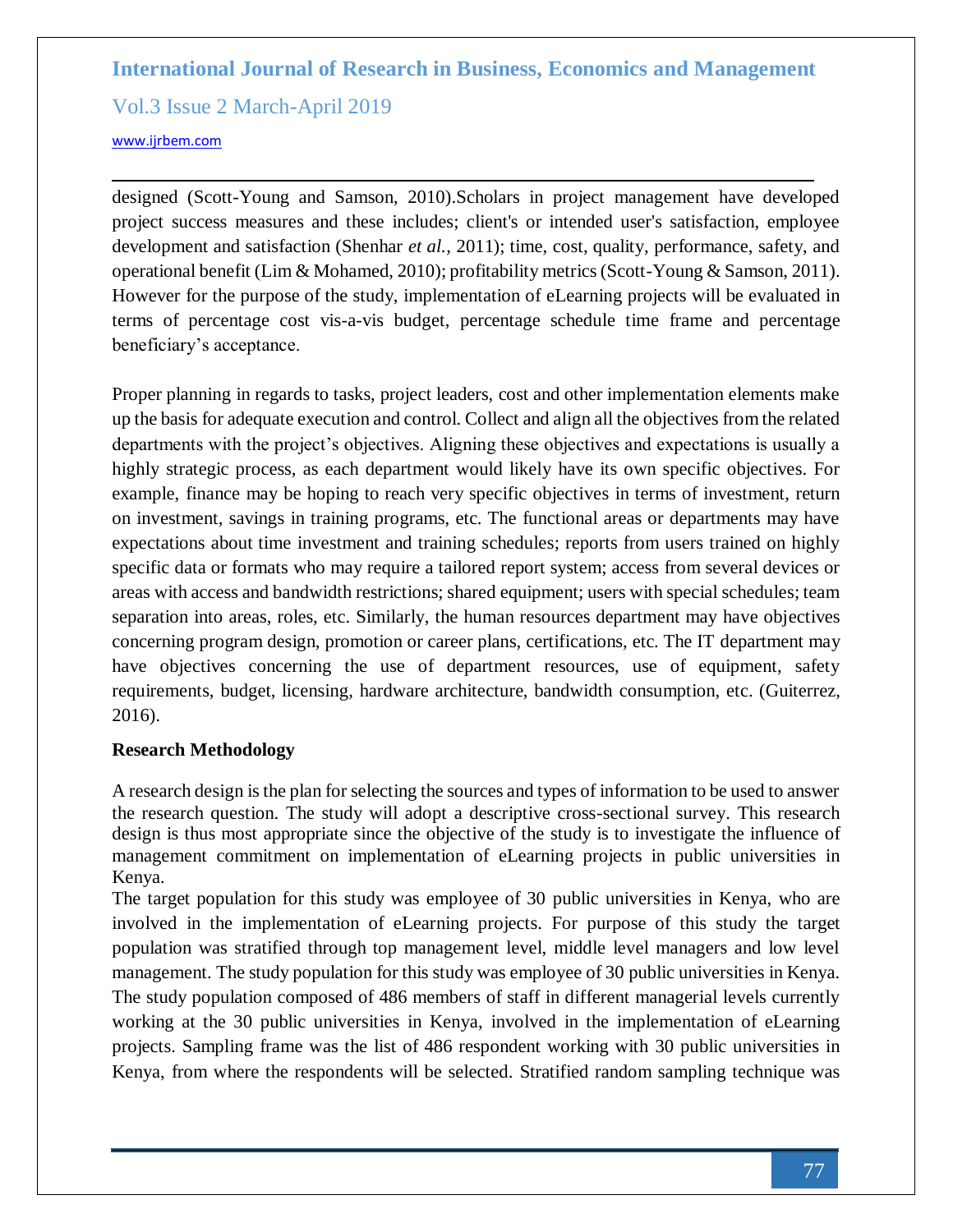## Vol.3 Issue 2 March-April 2019

[www.ijrbem.com](file:///D:/New%20folder/IJRBEM/pepar/2019/Jan-Feb/BEM340/www.ijrbem.com)

**Table 1: Sample Size** 

used to select the sample. From each stratum, the study used simple random sampling to select a sample 100, which represent 45.61%.

| <b>Level</b>            | <b>Frequency</b> | <b>Proportion</b> | <b>Sample Size</b> |
|-------------------------|------------------|-------------------|--------------------|
| <b>Top Management</b>   | 50               | 45.06%            |                    |
| Middle Level Management | 130              | 45.06%            | 30                 |
| Low-Level Management    | 200              | 45.06%            | 55                 |
| <b>Total</b>            | 380              | 45.06%            | 100                |

Primary data was collected using questionnaires. Both open and closed ended questions were used to collect primary data. The study utilized data from both primary and secondary sources. The main primary source was the questionnaire administered to the respondents. A total of one hundred questionnaires were self-administered to the respondents using an online survey tool and the drop and pick later method.

Quantitative data collected was analysed by the use of descriptive statistics using Statistical Package for Social Sciences (SPSS) computer software version 2.0 which allows the researcher to follow clear set of quantitative data analysis procedures that lead to increased data validity and reliability and demonstrates the relationship between the research variables. Content analysis was used to test data that is qualitative in nature or aspect of the data collected from the open ended questions. Content analysis is a research technique used to make replicable and valid inferences by interpreting and coding textual material. Inferential statistics through multiple regression analysis was also used. A correlation matrix was developed to analyze the relationships between the independent variables as this would assist in developing a prediction multiple models. Quantitative data was presented through statistical tools such as frequency distribution tables, pie charts, bar graphs and in prose form for easy understanding. The researcher then interpreted the research findings from the evidence presented by the data collected. Conclusions will be based on the findings. Finally guided by the objectives of the study, the researcher made recommendations.

### **Research Findings and Discussion**

The study targeted 100 respondents working with 30 public universities in Kenya**.** From Table 4.1, 97 of the respondents filled and returned the questionnaire, forming a response rate of 97%.

| <b>Response</b>   | Frequency | <b>Percent</b> |
|-------------------|-----------|----------------|
| <b>Returned</b>   |           |                |
| <b>Unreturned</b> |           |                |

**Table 2: Response rate**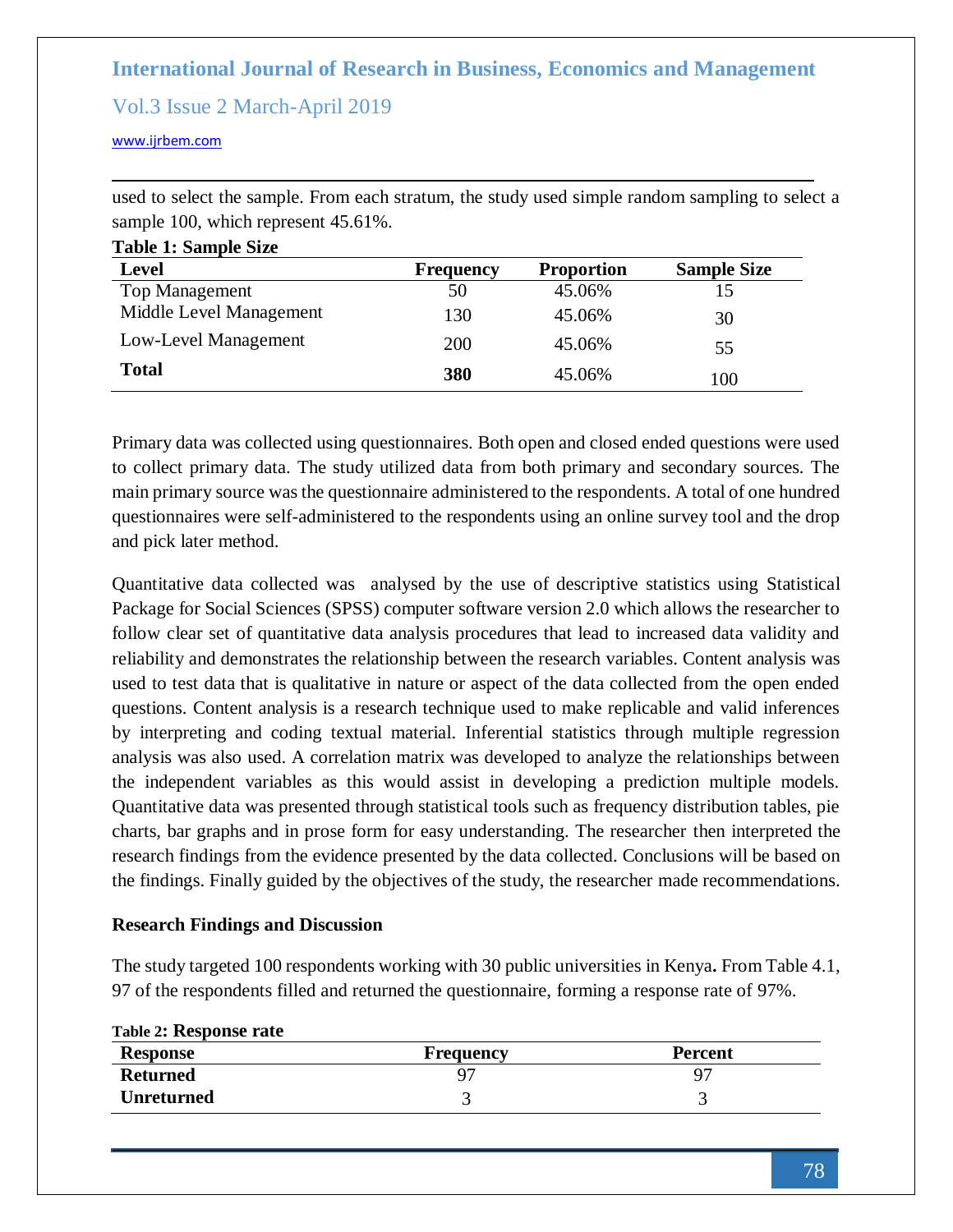## Vol.3 Issue 2 March-April 2019

[www.ijrbem.com](file:///D:/New%20folder/IJRBEM/pepar/2019/Jan-Feb/BEM340/www.ijrbem.com)

| ətal — | $\Omega$ | 100 |
|--------|----------|-----|

#### **Influence of Management Commitment on Implementation of eLearning projects**

### **Management Commitment**

Respondents were requested to provide their opinion on the on the management commitment based on a scale of 1 to 5 where: 1 - Strongly Disagree; 2 – Disagree; 3 – Neutral; 4 – Agree; and 5 - Strongly Agree. From the findings as shown in Table 3, the respondents agreed that implementation of this project provides a sense of identification as shown by a mean of 4.721, they enjoy implementation of the eLearning project in this organization as shown by a mean of 4.702, they believe in the implementation of eLearning project in this organization as shown by a mean of 4.694, they are happy to implement the eLearning due to the values attached to it as shown by a mean of 4.664, they are willing to put a lot of effort in the implementation of eLearning project in this organization as shown by a mean of 4.631, they feel positive about working on eLearning project in this organization as shown by a mean of 4.650, they are obliged to implement eLearning project in this organization as shown by a mean of 4.640, and they care about the successful implementation of eLearning projects as shown by a mean of 4.610.

These findings concur with (Kerzner, 2003) who stated that the project manager has total responsibility and accountability for the project's success. The functional departments, on the other hand, have the functional responsibility to maintain technical excellence in the project. A line manager, whose prime responsibility is to ensure that a unified technical base is maintained, and that all available information can be exchanged for each project, heads each functional unit. Line managers must also keep their people aware of the latest technical developments in the industry.

| <b>Table 3: Management commitment</b> |  |
|---------------------------------------|--|
|---------------------------------------|--|

|                                                                           | Disagree<br>Strongly | Disagree                | Moderat  | gree | gree<br>Strongly | Mean                           | Std. Dev |
|---------------------------------------------------------------------------|----------------------|-------------------------|----------|------|------------------|--------------------------------|----------|
| Am happy to implement the eLearning due to the<br>values attached to it   |                      | $\theta$                | $\theta$ | 28   | 68               | 4.664                          | 1.510    |
| Implementation of this project provides a sense of 0<br>identification    |                      | $\overline{\mathbf{0}}$ |          |      |                  | $0\quad 25\quad 71\quad 4.721$ | 1.590    |
| I enjoy implementation of the eLearning project in 0<br>this organization |                      | $\overline{0}$          | $\theta$ | 27   | 69               | 4.702                          | 1.551    |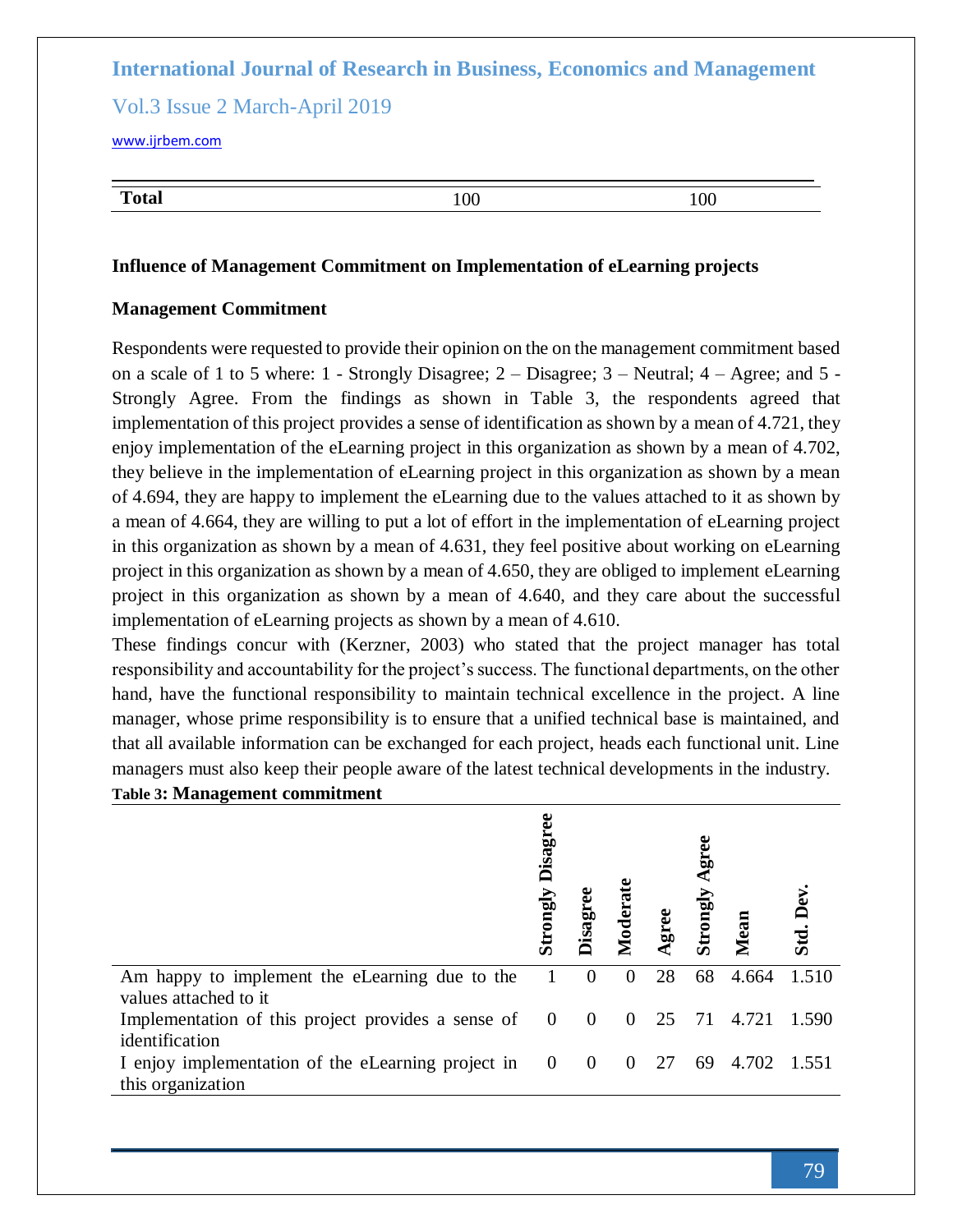## Vol.3 Issue 2 March-April 2019

[www.ijrbem.com](file:///D:/New%20folder/IJRBEM/pepar/2019/Jan-Feb/BEM340/www.ijrbem.com)

| I feel positive about working on eLearning project in 1                                    |                | $\theta$       | 30 |       | 66 4.650 1.478    |  |
|--------------------------------------------------------------------------------------------|----------------|----------------|----|-------|-------------------|--|
| this organization                                                                          |                |                |    |       |                   |  |
| Am willing to put a lot of effort in the implementation $1 \quad 1$                        |                | $\blacksquare$ | 29 |       | 65 4.631 1.461    |  |
| of eLearning project in this organization                                                  |                |                |    |       |                   |  |
| I belief in the implementation of eLearning project in 1                                   | $\overline{0}$ | $\bf{0}$       |    | 26 70 | 4.694 1.560       |  |
| this organization.                                                                         |                |                |    |       |                   |  |
| Am obliged to implement eLearning project in this $1 \t 1 \t 0$                            |                |                | 30 |       | 66 4.640 1.472    |  |
| organization                                                                               |                |                |    |       |                   |  |
| care about the successful implementation of $\begin{bmatrix} 0 & 1 \\ 1 & 1 \end{bmatrix}$ |                |                |    |       | 33 62 4.610 1.405 |  |
| eLearning projects                                                                         |                |                |    |       |                   |  |

The findings reveal, as shown in table 4, that management commitment and implementation of eLearning projects are statistically and significantly related. The association was statistically significant because the p-value (0.000) was less that the level of significance (0.05). In addition, the calculated  $X^2$  (163.33) was greater than the critical  $X^2$ , which is 36.5651. This implies that the commitment by management has a significant effect on the successful implementation of eLearning projects.

**Table 4: Chi-Square Tests between Management Commitment and Implementation of eLearning projects**

|                              | <b>Value</b>     | df | Asymp. Sig. (2-sided) |
|------------------------------|------------------|----|-----------------------|
| Pearson Chi-Square           | $67.456^{\rm a}$ | 13 | .000                  |
| Likelihood Ratio             | 46.822           | 13 | .000                  |
| Linear-by-Linear Association | 31.946           |    | .000                  |
| <b>N</b> of Valid Cases      | 27               |    |                       |
| $X^2 = 163.33$               |                  |    |                       |
| $df = 4$                     |                  |    |                       |
| $p = 0.000$                  |                  |    |                       |
| Critical $X^2 = 36.5651$     |                  |    |                       |

From the findings, as shown in Table 5, there was a strong positive correlation between management commitment and implementation of eLearning projects in public universities as shown by  $r = 0.891$ , statistically significant  $p = 0.000$ .

### **Correlation between Management Commitment and Implementation**

**Table 5: Correlation**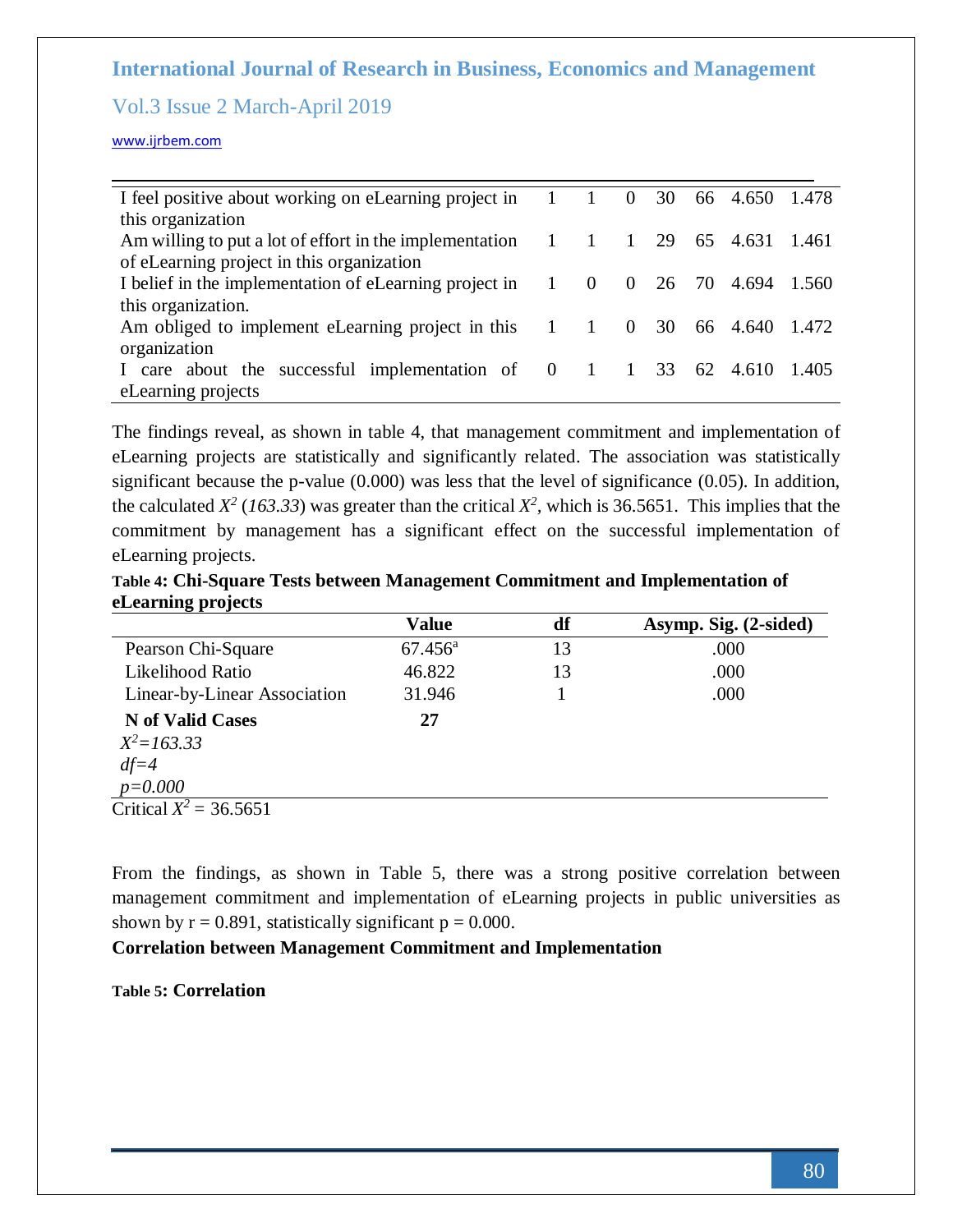## Vol.3 Issue 2 March-April 2019

[www.ijrbem.com](file:///D:/New%20folder/IJRBEM/pepar/2019/Jan-Feb/BEM340/www.ijrbem.com)

|                              |                            | ementa   | <b>fanagement<br/>.ommitment</b> |
|------------------------------|----------------------------|----------|----------------------------------|
| Implementation               | <b>Pearson Correlation</b> |          |                                  |
|                              | Sig. (2-tailed)            |          |                                  |
|                              | N                          | 97       |                                  |
| <b>Management Commitment</b> | <b>Pearson Correlation</b> | $.891**$ |                                  |
|                              | Sig. (2-tailed)            | .000     |                                  |
|                              |                            | 97       | 97                               |

### **Regression between Management Commitment and Implementation**

The Model Summary Table 6 presents an R square result of .408 or 40.8% an indication that there was variation of 40.8% on implementation of e learning projects due to changes in management commitment. The remaining 59.2% of the variation in the dependent variable is unexplained by this one predictor model but by other factors not included in the model **Table 6: Model Summary**

| <b>Model</b> |                   | <b>R</b> Square | <b>Adjusted R Square</b> | Std. Error of<br><b>Estimate</b> | the |
|--------------|-------------------|-----------------|--------------------------|----------------------------------|-----|
|              | .639 <sup>a</sup> | 0.408           | 0.402                    | 0.04701                          |     |

a. Predictors: (Constant), Management Commitment

The F calculated was greater than F critical  $(14.744 > 3.941)$ . This shows that management commitment significantly influences the implementation of eLearning projects in public universities in Kenya.

| Table 7: ANOVA |            |                          |    |                    |        |                  |  |  |
|----------------|------------|--------------------------|----|--------------------|--------|------------------|--|--|
| <b>Model</b>   |            | <b>Sum of Squares Df</b> |    | <b>Mean Square</b> | – F    | Sig.             |  |  |
|                | Regression | 0.977                    |    | 0.977              | 14.744 | 001 <sup>b</sup> |  |  |
|                | Residual   | 6.295                    | 95 | 0.066              |        |                  |  |  |
|                | Total      | 7.272                    | 96 |                    |        |                  |  |  |

Y = 2.798 + 0.642X<sup>1</sup> …………………………………………………. *Equation 2*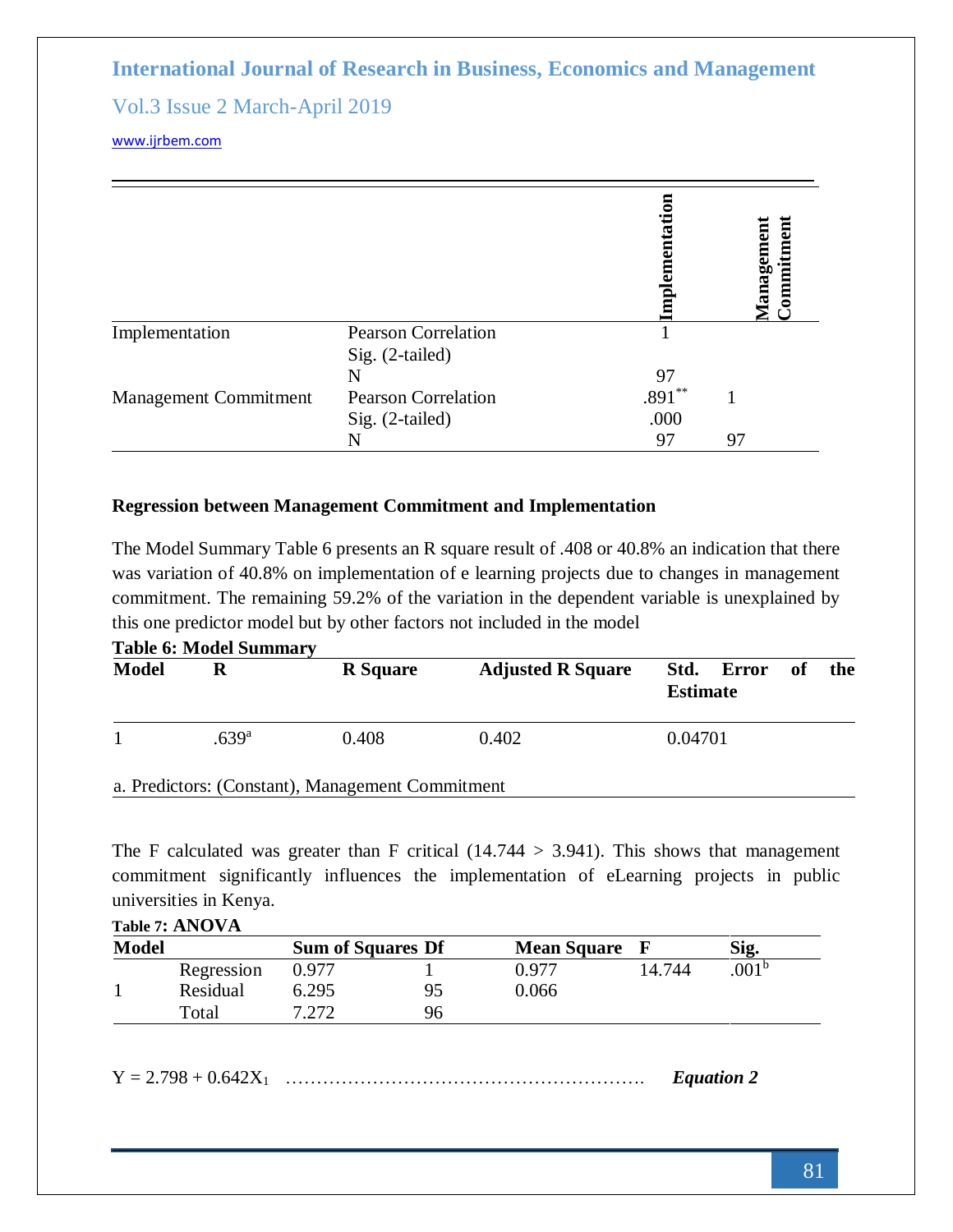## Vol.3 Issue 2 March-April 2019

### [www.ijrbem.com](file:///D:/New%20folder/IJRBEM/pepar/2019/Jan-Feb/BEM340/www.ijrbem.com)

From the regression equation, it was revealed that holding management commitment to a constant zero, effects of implementation would be 2.798.

Management commitment is statistically significant to implementation of eLearning projects as shown by ( $\beta$  = 0.642, P = 0.00). This shows that management commitment had significant positive relationship with implementation of eLearning projects in public universities in Kenya. This implies that a unit increase in management commitment will result to increase in implementation of eLearning projects in public universities in Kenya.

|              | <b>Table 8: Coefficients</b> |            |                    |                                                                       |       |      |  |
|--------------|------------------------------|------------|--------------------|-----------------------------------------------------------------------|-------|------|--|
| <b>Model</b> |                              |            |                    | <b>Unstandardized CoefficientsStandardized</b><br><b>Coefficients</b> |       | Sig. |  |
|              | (Constant)                   | В<br>2.798 | Std. Error<br>.198 | <b>Beta</b>                                                           | 8.082 | .000 |  |
|              | Management<br>commitment     | 0.642      | 0.253              | 0.597                                                                 | 1.982 | 0.00 |  |

## **Summary of Findings**

The study found out that implementation of this project provides a sense of identification, individuals enjoy implementation of the eLearning project in their organization, they belief in the implementation of eLearning project in this organization, they are happy to implement the eLearning due to the values attached to it, they are willing to put a lot of effort in the implementation of eLearning project in this organization, they feel positive about working on eLearning project in this organization, they are obliged to implement eLearning project in this organization, and they care about the successful implementation of eLearning projects.

The project manager has total responsibility and accountability for the project's success. The functional departments, on the other hand, have the functional responsibility to maintain technical excellence in the project. A line manager whose prime responsibility is to ensure that a unified technical base is maintained and that all available information can be exchanged for each project heads each functional unit. Line managers must also keep their people aware of the latest technical developments in the industry.

## **Conclusions**

The study found that management commitment is statistically significant to implementation of eLearning projects in public universities in Kenya. The study further revealed that management commitment had significant positive relationship with implementation of eLearning projects in public universities in Kenya. The study concludes that Management Commitment is positively related to implementation of eLearning projects in public universities in Kenya.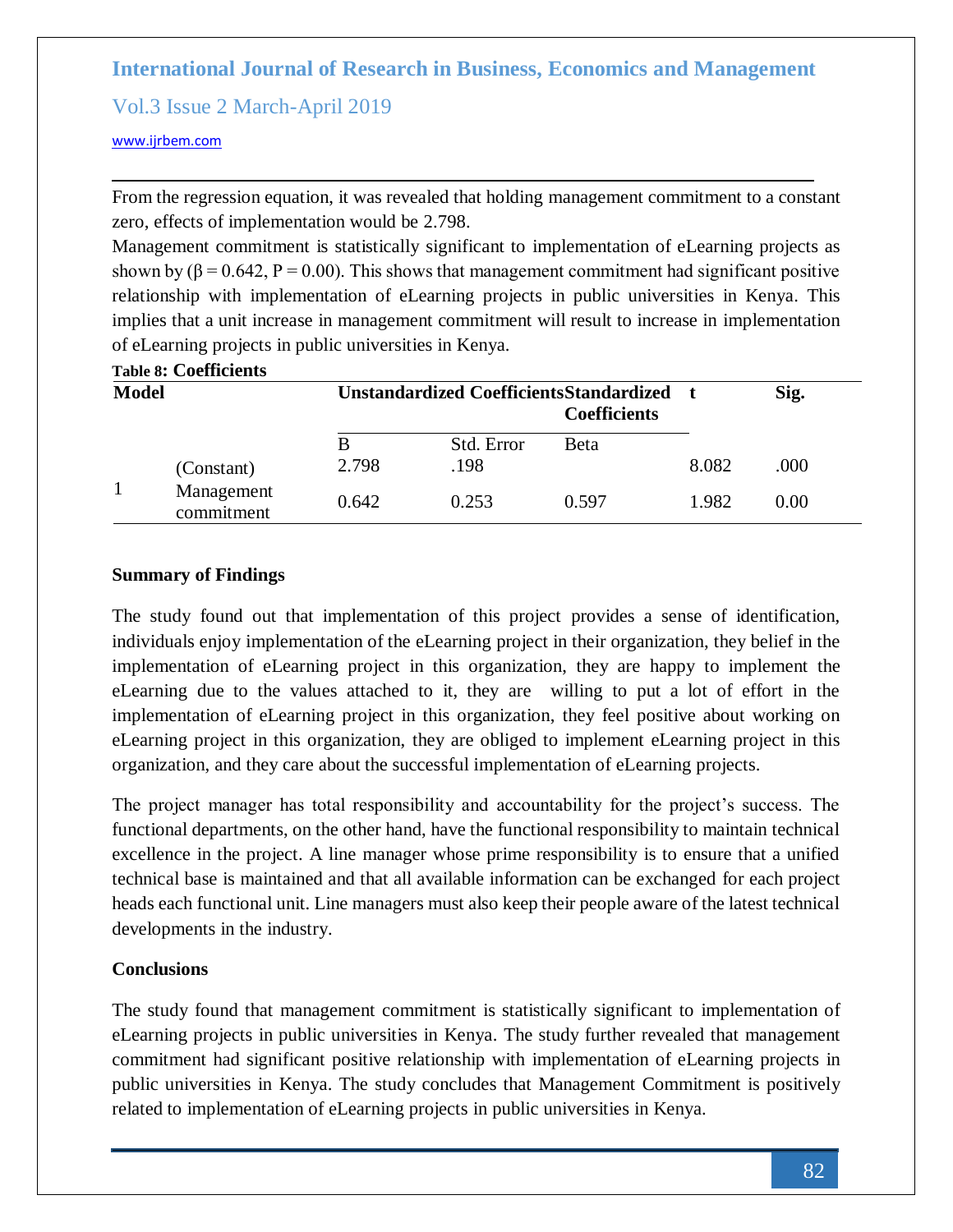Vol.3 Issue 2 March-April 2019

[www.ijrbem.com](file:///D:/New%20folder/IJRBEM/pepar/2019/Jan-Feb/BEM340/www.ijrbem.com)

### **Recommendations**

The study found that Kenyan public universities have faced several challenges during recommends implementation of eLearning. The study recommends recommended public universities to address the challenges of implementation of eLearning include: Expansion of ICT and eLearning infrastructure, prioritization of ICT and eLearning in budgetary allocation, Internet service providers to Kenyan universities, Formulation of appropriate and operational eLearning policies and Comprehensive training of lecturers on eLearning skills.

#### **Suggestion for further research**

The objective of this study was to investigate the influence of top management support on implementation of eLearning projects in public universities in Kenya. Further a comparative research can be carried out on the adoption and utilisation of eLearning in different universities particularly in Kenya both private and public.

### **References**

- Al-Ghaith, W., Sanzogni, L. & Sandhu, K. (2010). Factors influencing the adoption and usage of online services in Saudi Arabia. *The Electronic Journal on Information Systems in Developing Countries*, *40*(1), 1-32.
- Beck, S., (2012).Differences in managerial behaviour between small international and noninternational firms. *Journal of International Entrepreneurship, 9*(3), 233-258.
- Birch, D. & Burnett, B. (2009). Bringing academics on board: Encouraging institution-wide diffusion of eLearning environments. *Australasian Journal of Educational Technology*, *25*(1), 117–134.
- Browne, T., Hewitt, R., Jenkins, M., Voce, J., Walker, R. & Yi, H. (2010). *Survey of technology enhanced learning for higher education in the UK* (p. 2010). Oxford: Universities and Colleges Information Systems Association.
- Cox M.J. (2010) The changing nature of researching information technology in education. In *Researching IT in education: Theory, practice and future directions* (Eds. A. McDougall, J. Murnane, A. Jones & N. Reynolds), pp. 11–24. Routledge: Taylor and Francis Group, Abingdon, England.
- Dvir, S., (2006). Trust in the context of management relationships: an empirical study. *Advanced Management Journal, 68*(4), 24.
- Easteves, T., & Pastors, W., (2013). Alignment of large project management process to business strategy: A review and conceptual framework. *Journal of Enterprise Information Management, 26*(5), 596-615.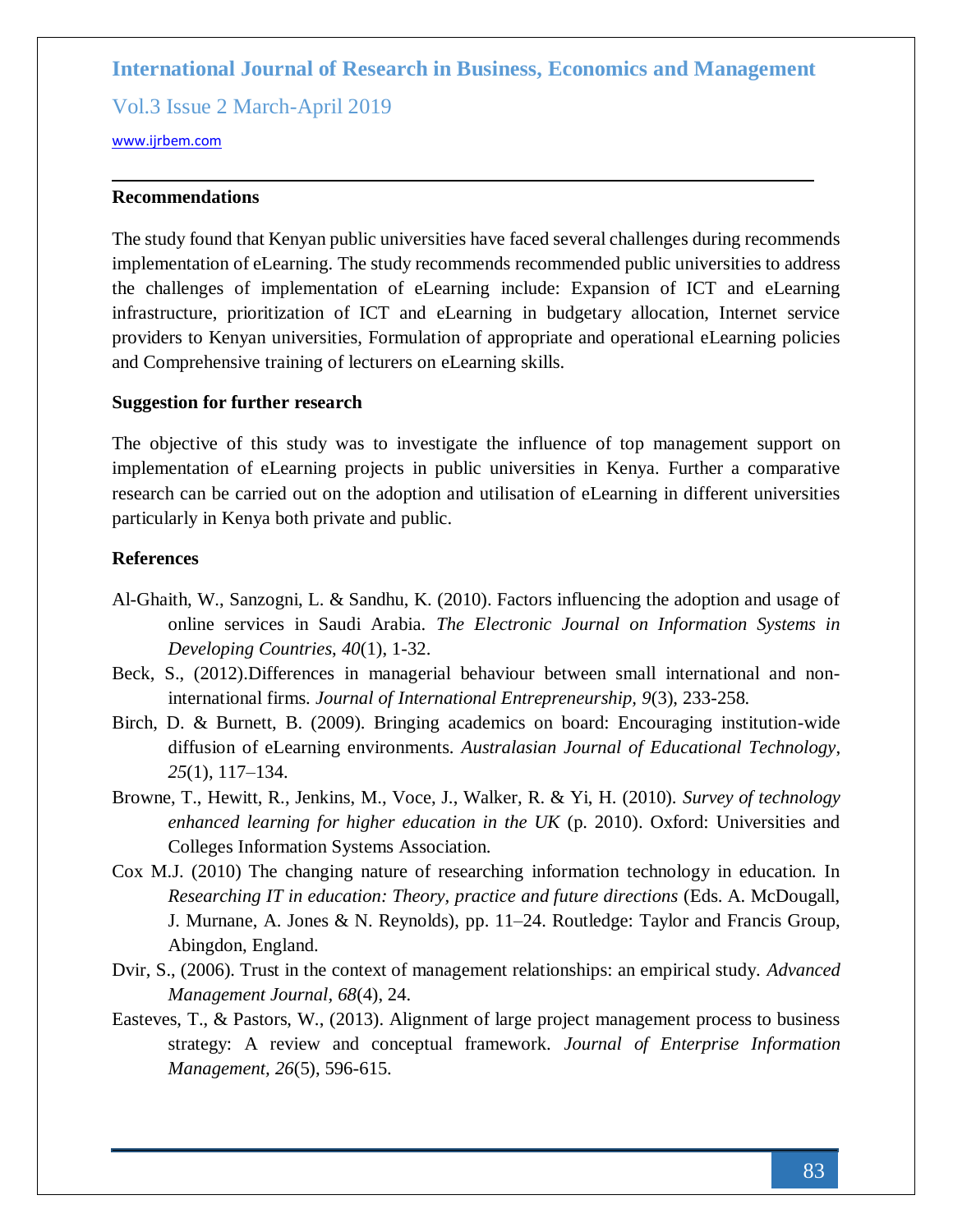Vol.3 Issue 2 March-April 2019

#### [www.ijrbem.com](file:///D:/New%20folder/IJRBEM/pepar/2019/Jan-Feb/BEM340/www.ijrbem.com)

- Kariuki, G. (2009). Growth and improvement of information communication technology in Kenya [Electronic Version]. *International Journal of Education and Development using ICT*, 3(2).
- Kashorda, M., & Waema, T. (2014). *E-Readiness survey of Kenyan Universities (2013) report.*  Nairobi: Kenya Education Network.
- Kerzner, H. (2003). *Advanced project management: best practices on implementation*. (2nd ed.) Hoboken: John Wiley & Sons.
- Masie, E. (2001). *E-learning: "If we build it, Will they come?" The Masie Centre and ASTD Report,* ASTD, Alexandria, VA.
- McManus, C., (2004). Critical success factors for configuration management implementation. *Industrial Management & Data Systems, 113*(2), 250-264.
- Mintzberg, H. (1971). Managerial work: analysis from observation. *Management Science, 18*(2), 97-110.
- Mintzberg, H. (1973). *The nature of managerial work*: Harper & Row, New York. Mintzberg, H. (1975). *The manager's job: folklore and fact*. Harvard Business Review, 53(4), 49-61.
- Motteram, G. (2016). Blended' education and the transformation of teachers: A long-term case study in postgraduate UK higher education. *British Journal of Educational Technology 37*, 1, 17–30.
- Nair. T.R, Suma.V, & Kumar. N.R (2012). Impact Analysis of Allocation of Resources by Project Manager on Success of Software Projects Gopala Krishnan. *International Conference on Data Mining and Computer Engineering* (ICDMCE), 21-22, 2012.
- NESC (2007). *Kenya Vision 2030: A globally competitive and prosperous Kenya.* National Economic and Social Council of Kenya.
- Neumann, Z. (1998). Strategic information systems: Competition through information technologies.Tel-Aviv, Israel: The Open University of Israel (in Hebrew).
- Oye, N. D., Salleh, M., & Iahad, N. A. (2011). Challenges of eLearning in Nigerian university education based on the experience of developing countries. *International Journal of Managing Information Technology, 3*(2), 39-48.
- Pennypacker S., & Grant, D. (2003). Trust in managerial relationships. *Journal of Managerial Psychology, 18*(4), 282-304.
- PMBOK®Guide.(2008). *Guide to the project Management body of knowledge*. Project Management Institute, Pennsylvania USA.
- Ram, J., Corkindale, D., & Wu, M.-L. (2013). Implementation critical success factors (CSFs) for ERP: Do they contribute to implementation success and post-implementation performance? *International Journal of Production Economics, 144*(1), 157-174.
- Ssekakubo, G., Suleman, H. & Marsden, G. (2011). Issues of adoption: Have eLearning management systems fulfilled their potential in developing countries? In *Proceedings of*